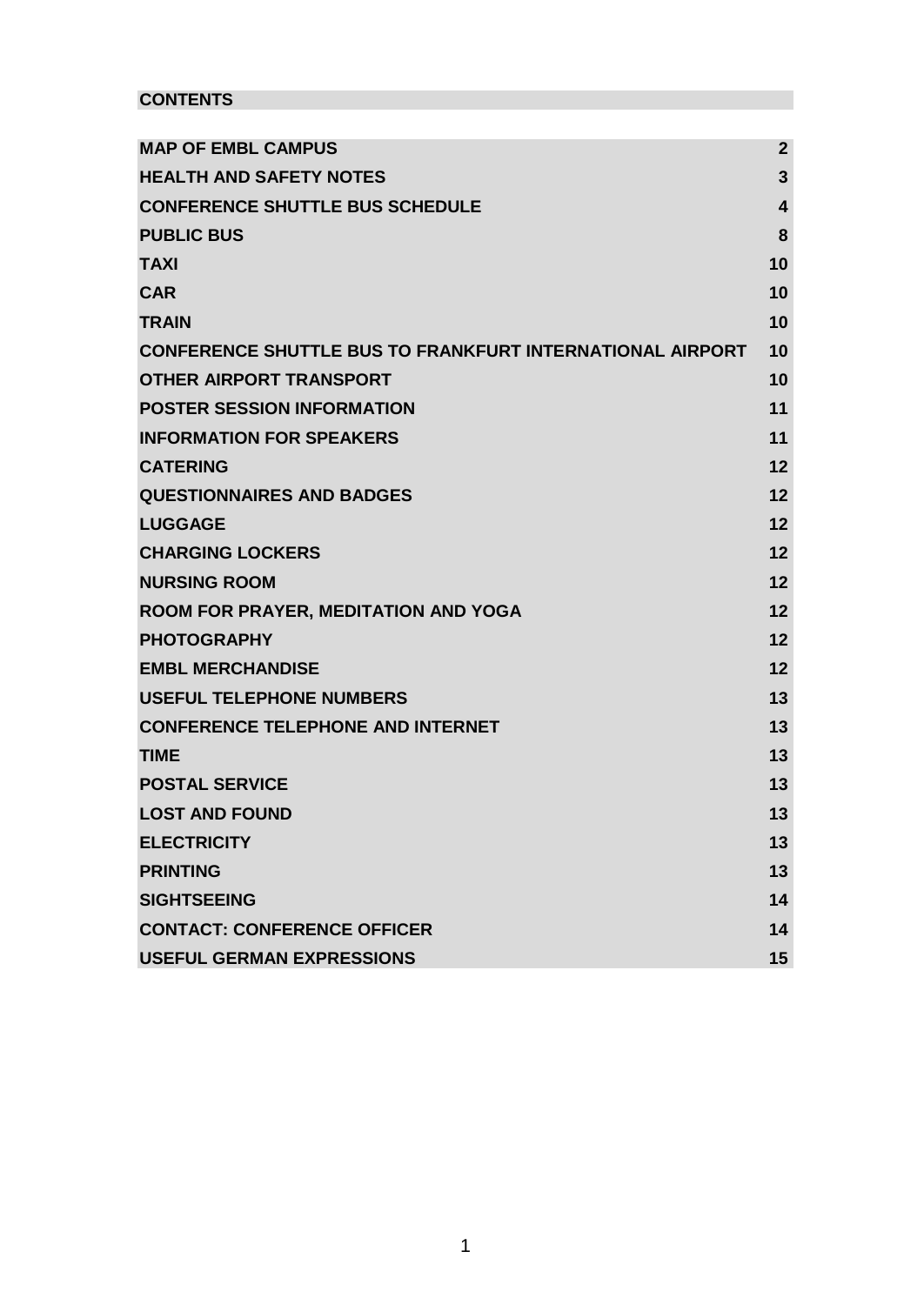## <span id="page-1-0"></span>**MAP OF EMBL CAMPUS**



The conference will take place at the **EMBL Advanced Training Centre (ATC)** at EMBL Heidelberg. EMBL is a 10-15 minute drive from Heidelberg city centre and main train station.

Address: EMBL Heidelberg, Meyerhofstrasse 1, 69117 Heidelberg, Germany

While on campus, please wear your conference badge at all times for security purposes.

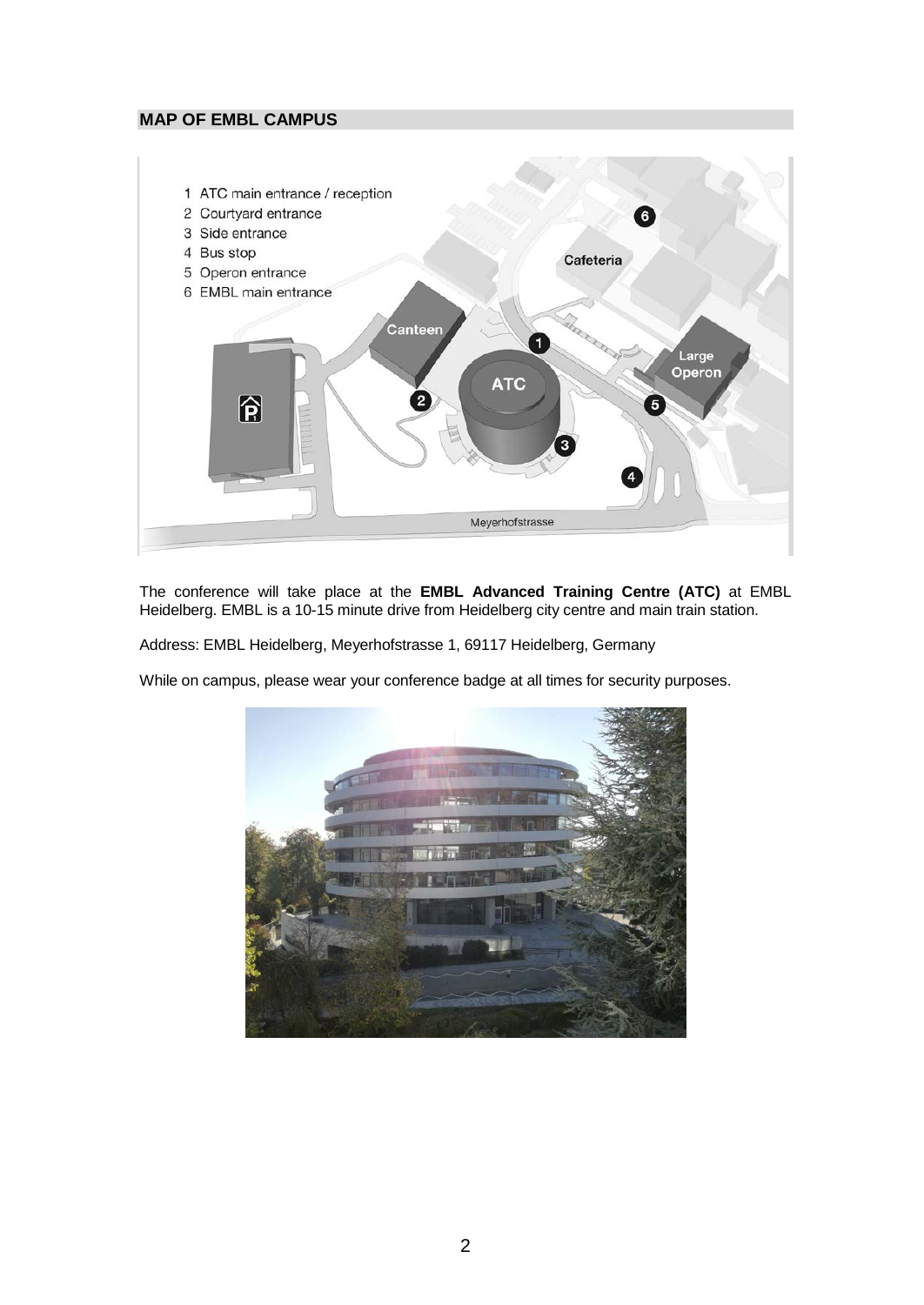# <span id="page-2-0"></span>**HEALTH AND SAFETY NOTES**

| Smoking is not permitted in any EMBL building. Please use the designated smoking<br>zones.                                                                                                                                                                                                                                                                                                                                                                                                                                                                                                                                                                                                                                                                                                                                                  |
|---------------------------------------------------------------------------------------------------------------------------------------------------------------------------------------------------------------------------------------------------------------------------------------------------------------------------------------------------------------------------------------------------------------------------------------------------------------------------------------------------------------------------------------------------------------------------------------------------------------------------------------------------------------------------------------------------------------------------------------------------------------------------------------------------------------------------------------------|
| Eating and drinking is prohibited in the Auditorium and all laboratory areas.                                                                                                                                                                                                                                                                                                                                                                                                                                                                                                                                                                                                                                                                                                                                                               |
| Do not enter any restricted areas or the laboratories unless authorised to do so.                                                                                                                                                                                                                                                                                                                                                                                                                                                                                                                                                                                                                                                                                                                                                           |
| If first aid is required<br>The first aid room is located next to the ATC Registration Desk (Room 10-205).<br>٠<br>Dial the emergency number 222 from any EMBL internal phone.<br>٠<br>Inform the following: Where is the accident? What happened? How many injured?<br>$\bullet$<br>Emergency number 06221-387 7821 from mobile phones.<br>$\bullet$<br>Please report all accidents to the Conference Officer at the Registration Desk.<br>$\bullet$<br>In case of fire<br>Activate the nearest fire alarm button or dial the emergency number 222 from<br>any EMBL internal phone.<br>A loud fire alarm will sound if an evacuation is required. On hearing the alarm,<br>$\bullet$<br>immediately leave the building by following the signs to the nearest emergency<br>exit and the instructions of fire wardens. Do not use the lifts. |
| Proceed immediately to the closest meeting point.<br>$\bullet$                                                                                                                                                                                                                                                                                                                                                                                                                                                                                                                                                                                                                                                                                                                                                                              |
| <b>Beyond first aid</b><br>Remember to bring your own medication, if needed, to the conference. Note that<br>the next pharmacy is a 4-minute drive from the EMBL ATC, but for many<br>medications you will be required to see a doctor to obtain a prescription.<br>Ensure in advance that your medical insurance will cover you during your visit in<br>the event that you do need to see a doctor while in Heidelberg. In any case, the<br>EMBL Course and Conference Office will assist you to get to the pharmacy and a<br>doctor if necessary.                                                                                                                                                                                                                                                                                         |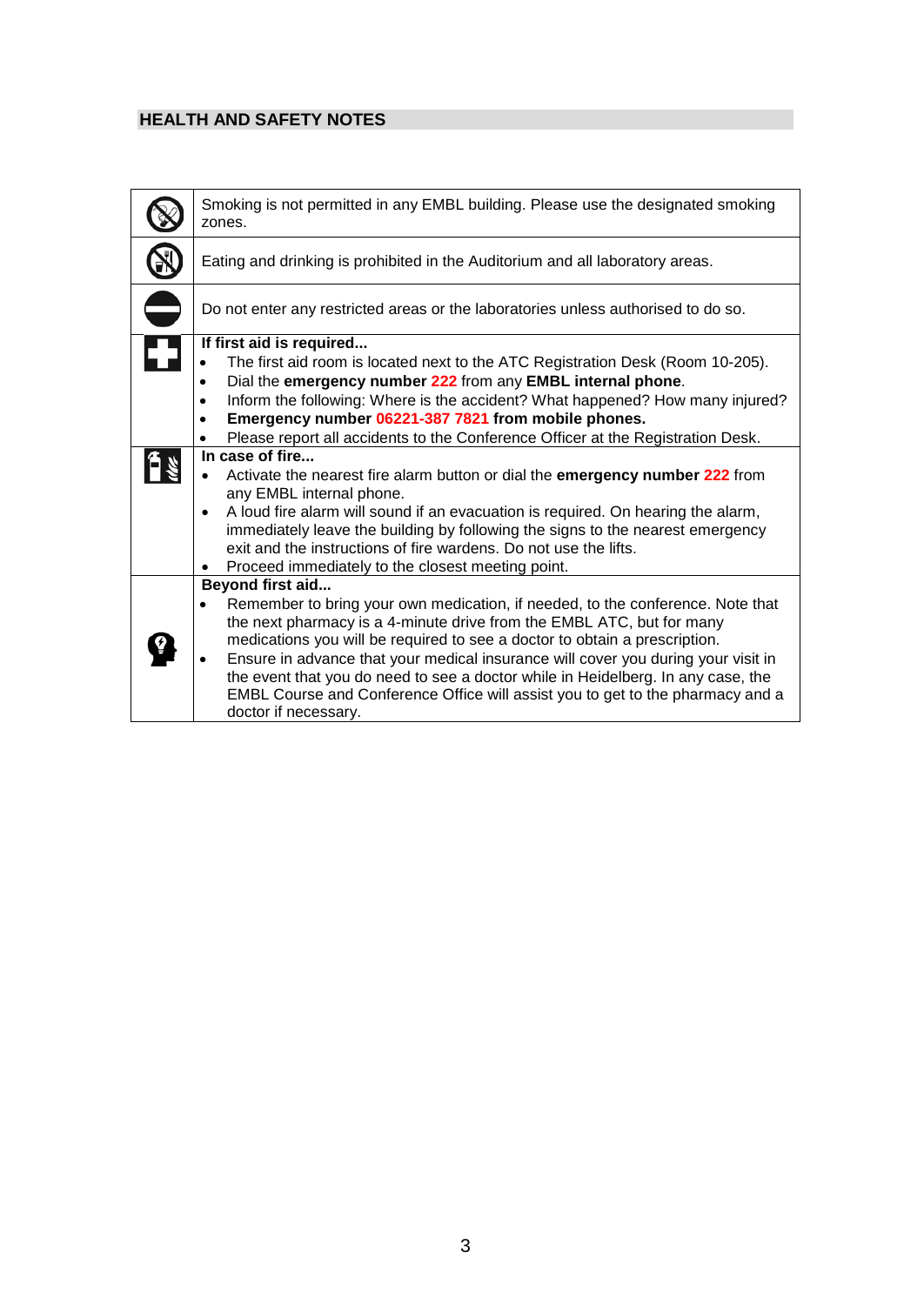# <span id="page-3-0"></span>**CONFERENCE SHUTTLE BUS SCHEDULE**

| <b>Sunday 29 September 2019</b>                                             |                                                         |                      |  |  |  |  |  |
|-----------------------------------------------------------------------------|---------------------------------------------------------|----------------------|--|--|--|--|--|
| <b>Time</b>                                                                 | from<br>to                                              |                      |  |  |  |  |  |
|                                                                             | Downtown - EMBL (Arrive @ EMBL 11:30)                   |                      |  |  |  |  |  |
| 11:05                                                                       | Gottlieb-Daimler-Street (Star Inn Hotel)                | <b>EMBL Bus Stop</b> |  |  |  |  |  |
| 11:10                                                                       | Kurfürsten-Anlage (opposite train station)              | <b>EMBL Bus Stop</b> |  |  |  |  |  |
| 11:15                                                                       | Leonardo Hotel (Bergheimer Street)                      | <b>EMBL Bus Stop</b> |  |  |  |  |  |
| 11:10                                                                       | Neckarmünzplatz                                         | <b>EMBL Bus Stop</b> |  |  |  |  |  |
| 11:15                                                                       | Peterskirche<br><b>EMBL Bus Stop</b>                    |                      |  |  |  |  |  |
| 11:20                                                                       | Crowne Plaza (back entrance)<br><b>EMBL Bus Stop</b>    |                      |  |  |  |  |  |
| 11:20                                                                       | ISG Hotel, Boxberg                                      | <b>EMBL Bus Stop</b> |  |  |  |  |  |
| Downtown - EMBL (Arrive @ EMBL 12:15)                                       |                                                         |                      |  |  |  |  |  |
| 11:50                                                                       | Gottlieb-Daimler-Street (Star Inn Hotel)                | <b>EMBL Bus Stop</b> |  |  |  |  |  |
| 11:55                                                                       | Kurfürsten-Anlage (opposite train station)              | <b>EMBL Bus Stop</b> |  |  |  |  |  |
| 12:00                                                                       | Leonardo Hotel (Bergheimer Street)                      | <b>EMBL Bus Stop</b> |  |  |  |  |  |
| 11:55                                                                       | Neckarmünzplatz                                         | <b>EMBL Bus Stop</b> |  |  |  |  |  |
| 12:00                                                                       | Peterskirche                                            | <b>EMBL Bus Stop</b> |  |  |  |  |  |
| 12:05                                                                       | Crowne Plaza (back entrance)<br><b>EMBL Bus Stop</b>    |                      |  |  |  |  |  |
| 12:05                                                                       | ISG Hotel, Boxberg                                      | <b>EMBL Bus Stop</b> |  |  |  |  |  |
|                                                                             | <b>EMBL - Downtown</b>                                  |                      |  |  |  |  |  |
| 20:00<br><b>EMBL Bus Stop</b>                                               |                                                         | downtown, all hotels |  |  |  |  |  |
| 21:00<br><b>EMBL Bus Stop</b>                                               |                                                         | downtown, all hotels |  |  |  |  |  |
| 22:00                                                                       | downtown, all hotels                                    |                      |  |  |  |  |  |
|                                                                             | <b>EMBL Bus Stop</b><br><b>Monday 30 September 2019</b> |                      |  |  |  |  |  |
| <b>Time</b>                                                                 | from                                                    | to                   |  |  |  |  |  |
|                                                                             | Downtown - EMBL (Arrive @ EMBL 8:45)                    |                      |  |  |  |  |  |
| 08:20                                                                       | Gottlieb-Daimler-Street (Star Inn Hotel)                | <b>EMBL Bus Stop</b> |  |  |  |  |  |
| 08:25<br>Kurfürsten-Anlage (opposite train station)<br><b>EMBL Bus Stop</b> |                                                         |                      |  |  |  |  |  |
| 08:30<br>Leonardo Hotel (Bergheimer Street)                                 |                                                         | <b>EMBL Bus Stop</b> |  |  |  |  |  |
| 08:25                                                                       | Neckarmünzplatz<br><b>EMBL Bus Stop</b>                 |                      |  |  |  |  |  |
| 08:30                                                                       | Peterskirche<br><b>EMBL Bus Stop</b>                    |                      |  |  |  |  |  |
| 08:35                                                                       | Crowne Plaza (back entrance)<br><b>EMBL Bus Stop</b>    |                      |  |  |  |  |  |
| 08:35                                                                       | ISG Hotel, Boxberg                                      | <b>EMBL Bus Stop</b> |  |  |  |  |  |
|                                                                             | <b>EMBL - Downtown</b>                                  |                      |  |  |  |  |  |
| 20:30                                                                       | <b>EMBL Bus Stop</b>                                    | downtown, all hotels |  |  |  |  |  |
| 21:30<br><b>EMBL Bus Stop</b><br>downtown, all hotels                       |                                                         |                      |  |  |  |  |  |
| 22:30                                                                       | <b>EMBL Bus Stop</b>                                    | downtown, all hotels |  |  |  |  |  |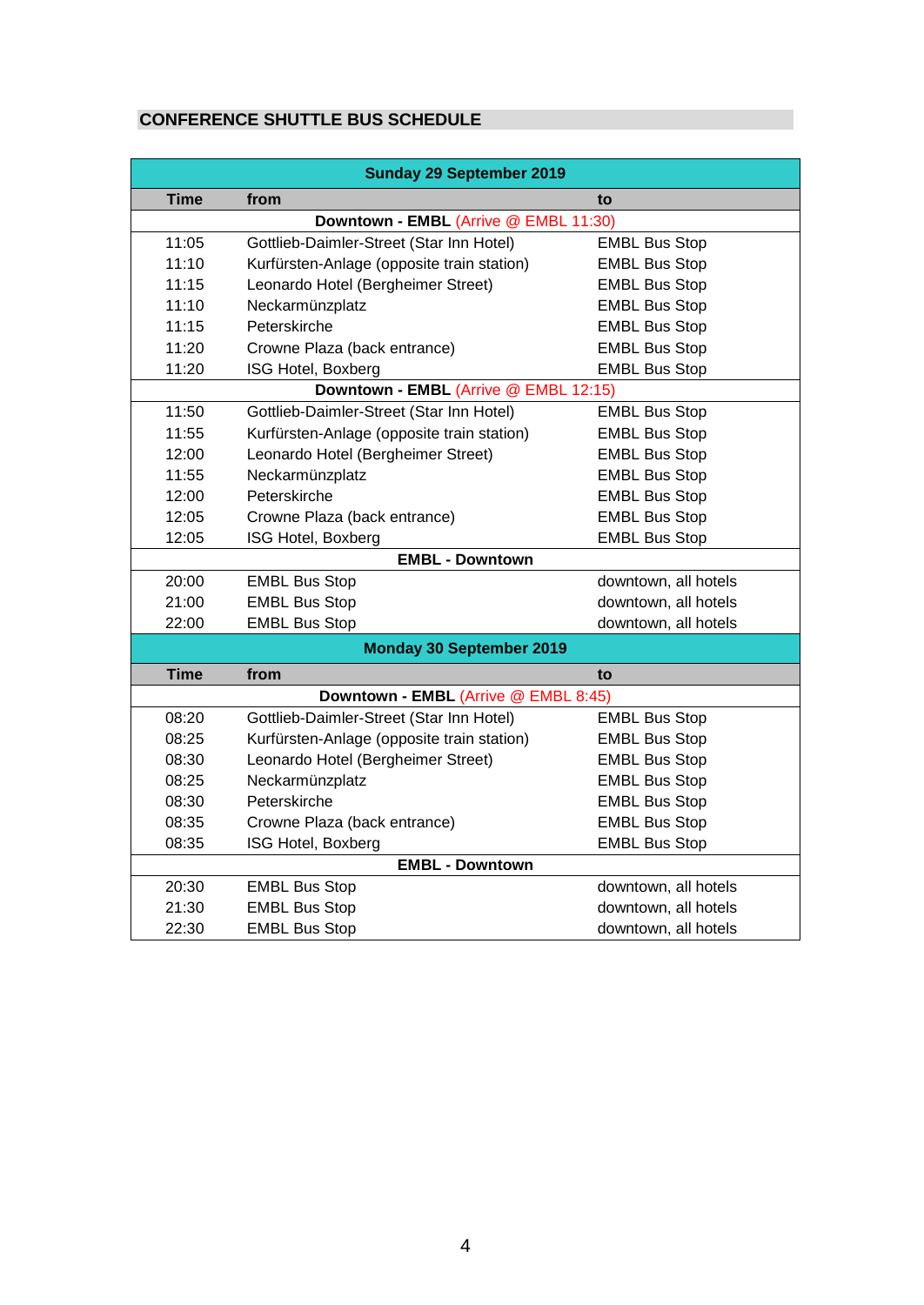| <b>Tuesday 1 October 2019</b>                                                                                     |                                                               |                               |  |  |  |  |
|-------------------------------------------------------------------------------------------------------------------|---------------------------------------------------------------|-------------------------------|--|--|--|--|
| <b>Time</b><br>from<br>to                                                                                         |                                                               |                               |  |  |  |  |
|                                                                                                                   | Downtown - EMBL (Arrive @ EMBL 8:45)                          |                               |  |  |  |  |
| 08:20<br>Gottlieb-Daimler-Street (Star Inn Hotel)<br><b>EMBL Bus Stop</b>                                         |                                                               |                               |  |  |  |  |
| 08:25                                                                                                             | <b>EMBL Bus Stop</b>                                          |                               |  |  |  |  |
| Kurfürsten-Anlage (opposite train station)<br>Leonardo Hotel (Bergheimer Street)<br>08:30<br><b>EMBL Bus Stop</b> |                                                               |                               |  |  |  |  |
| 08:25<br>Neckarmünzplatz<br><b>EMBL Bus Stop</b>                                                                  |                                                               |                               |  |  |  |  |
| Peterskirche<br><b>EMBL Bus Stop</b><br>08:30                                                                     |                                                               |                               |  |  |  |  |
| <b>EMBL Bus Stop</b><br>08:35<br>Crowne Plaza (back entrance)                                                     |                                                               |                               |  |  |  |  |
| 08:35                                                                                                             | ISG Hotel, Boxberg                                            | <b>EMBL Bus Stop</b>          |  |  |  |  |
| <b>EMBL - Downtown</b>                                                                                            |                                                               |                               |  |  |  |  |
| 21:00<br><b>EMBL Bus Stop</b>                                                                                     |                                                               | downtown, all hotels          |  |  |  |  |
| 22:30<br><b>EMBL Bus Stop</b>                                                                                     |                                                               | downtown, all hotels          |  |  |  |  |
| 00:00<br><b>EMBL Bus Stop</b><br>downtown, all hotels                                                             |                                                               |                               |  |  |  |  |
|                                                                                                                   | <b>Wednesday 2 October 2019</b>                               |                               |  |  |  |  |
| <b>Time</b>                                                                                                       | from                                                          | to                            |  |  |  |  |
| Downtown - EMBL (Arrive @ EMBL 8:45)                                                                              |                                                               |                               |  |  |  |  |
| 08:20                                                                                                             | Gottlieb-Daimler-Street (Star Inn Hotel)                      | <b>EMBL Bus Stop</b>          |  |  |  |  |
| 08:25<br>Kurfürsten-Anlage (opposite train station)<br><b>EMBL Bus Stop</b>                                       |                                                               |                               |  |  |  |  |
| 08:30<br><b>EMBL Bus Stop</b><br>Leonardo Hotel (Bergheimer Street)                                               |                                                               |                               |  |  |  |  |
| 08:25<br>Neckarmünzplatz<br><b>EMBL Bus Stop</b>                                                                  |                                                               |                               |  |  |  |  |
| Peterskirche<br><b>EMBL Bus Stop</b><br>08:30                                                                     |                                                               |                               |  |  |  |  |
| 08:35                                                                                                             | <b>EMBL Bus Stop</b><br>Crowne Plaza (back entrance)          |                               |  |  |  |  |
| 08:35                                                                                                             | ISG Hotel, Boxberg                                            | <b>EMBL Bus Stop</b>          |  |  |  |  |
|                                                                                                                   | <b>EMBL - Downtown or Frankfurt International Airport, T1</b> |                               |  |  |  |  |
| 13:20                                                                                                             | <b>EMBL Bus Stop</b>                                          | downtown, all hotels          |  |  |  |  |
| 13:30<br><b>EMBL Bus Stop</b>                                                                                     |                                                               | Frankfurt Airport, Terminal 1 |  |  |  |  |

During the symposiym, shuttle buses are available from central points in town to EMBL and back, mornings and evenings. Please make sure that you are at the bus stop 5 minutes before the departure time.

**Most of the buses are sent by Hoffmann Reisen Company and display the company logo. However, it is important to always double check the signage on the front window at your designated meeting point because sometimes a bus may be sent with different company branding.** 



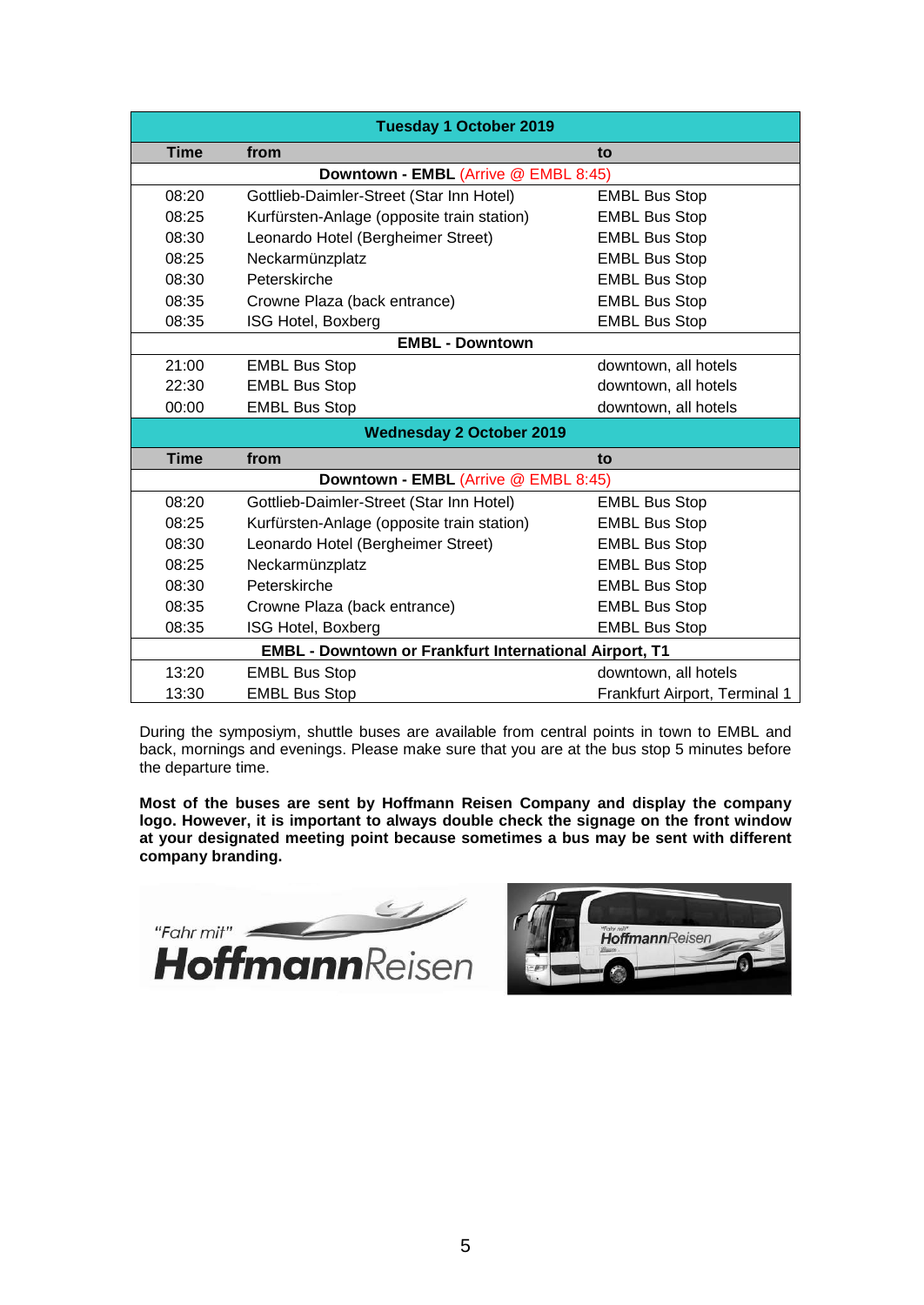| <b>EMBL Bus Stop</b><br>All buses arriving and leaving EMBL will stop<br>at the dedicated bus stop on Meyerhofstrasse<br>1 (located next to the ATC).                                                                                                                                                                                                      |
|------------------------------------------------------------------------------------------------------------------------------------------------------------------------------------------------------------------------------------------------------------------------------------------------------------------------------------------------------------|
| Gottlieb-Daimler-Strasse (Star Inn Hotel)<br>The EMBL shuttle bus will stop on Gottlieb-<br>Daimler-Strasse in front of the Star Inn Hotel.<br>This stop is 15 minutes walking distance from<br>the main station.                                                                                                                                          |
| Kurfürsten-Anlage<br>(opposite Heidelberg Main Train<br><b>Station and Print Media Academy)</b><br>The EMBL shuttle bus will stop on Kurfürsten-<br>Anlage opposite the main station and Print<br>Media Academy. Cross the street from Tourist<br>Information to Print Media Academy and<br>cross the road again to the Reha Med building<br>to get there. |
| <b>Leonardo Hotel City Center</b><br>(Bergheimer Strasse)<br>The EMBL shuttle bus will stop on<br>Bergheimer Strasse in front of the hotel.<br>The stop is 7 minutes walking distance from<br>Bismarckplatz.                                                                                                                                               |
| Neckarmünzplatz<br>This is the main tourist bus stop on north-<br>eastern edge of the town centre. The EMBL<br>shuttle bus will stop in the drop-off / boarding<br>area.                                                                                                                                                                                   |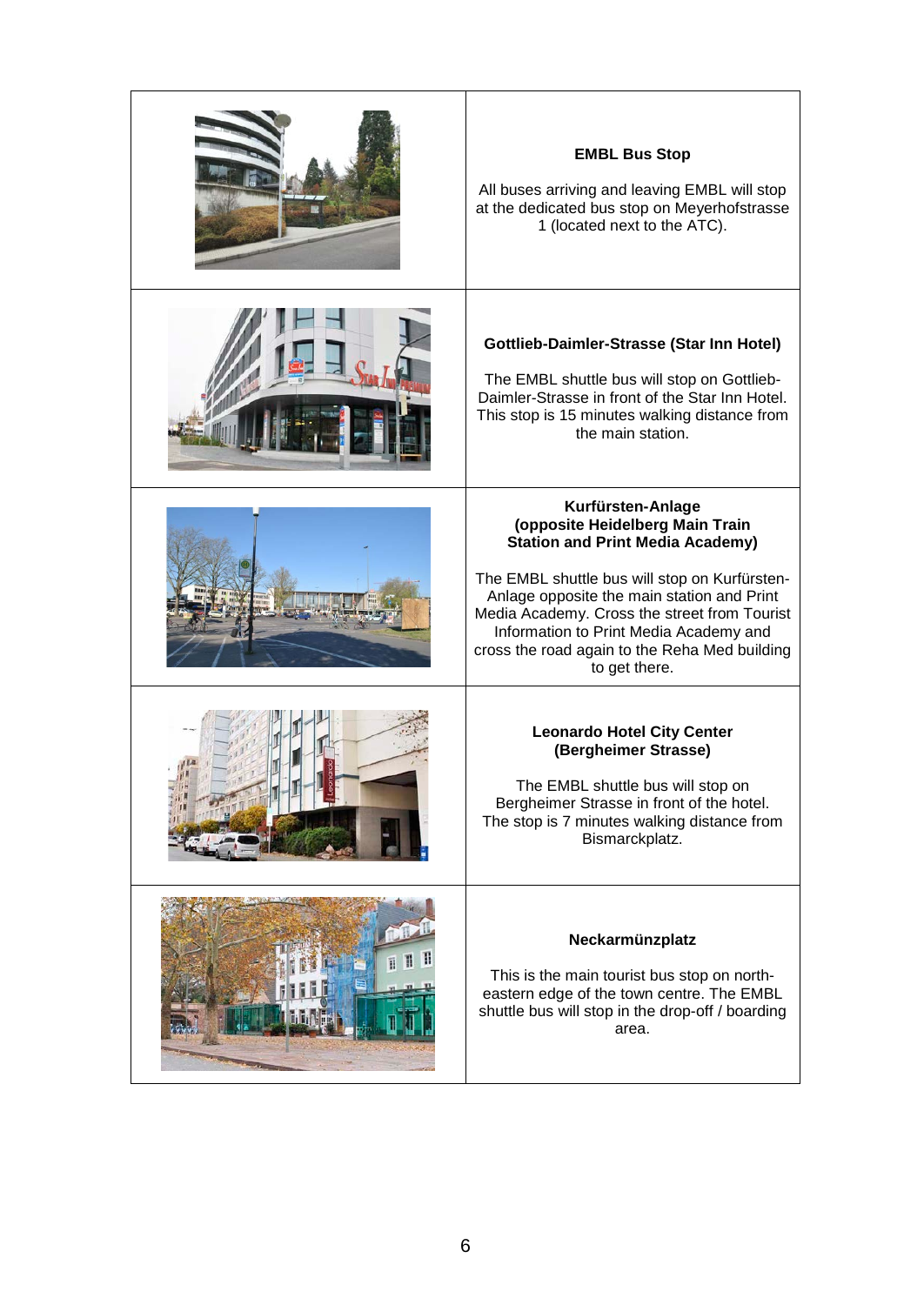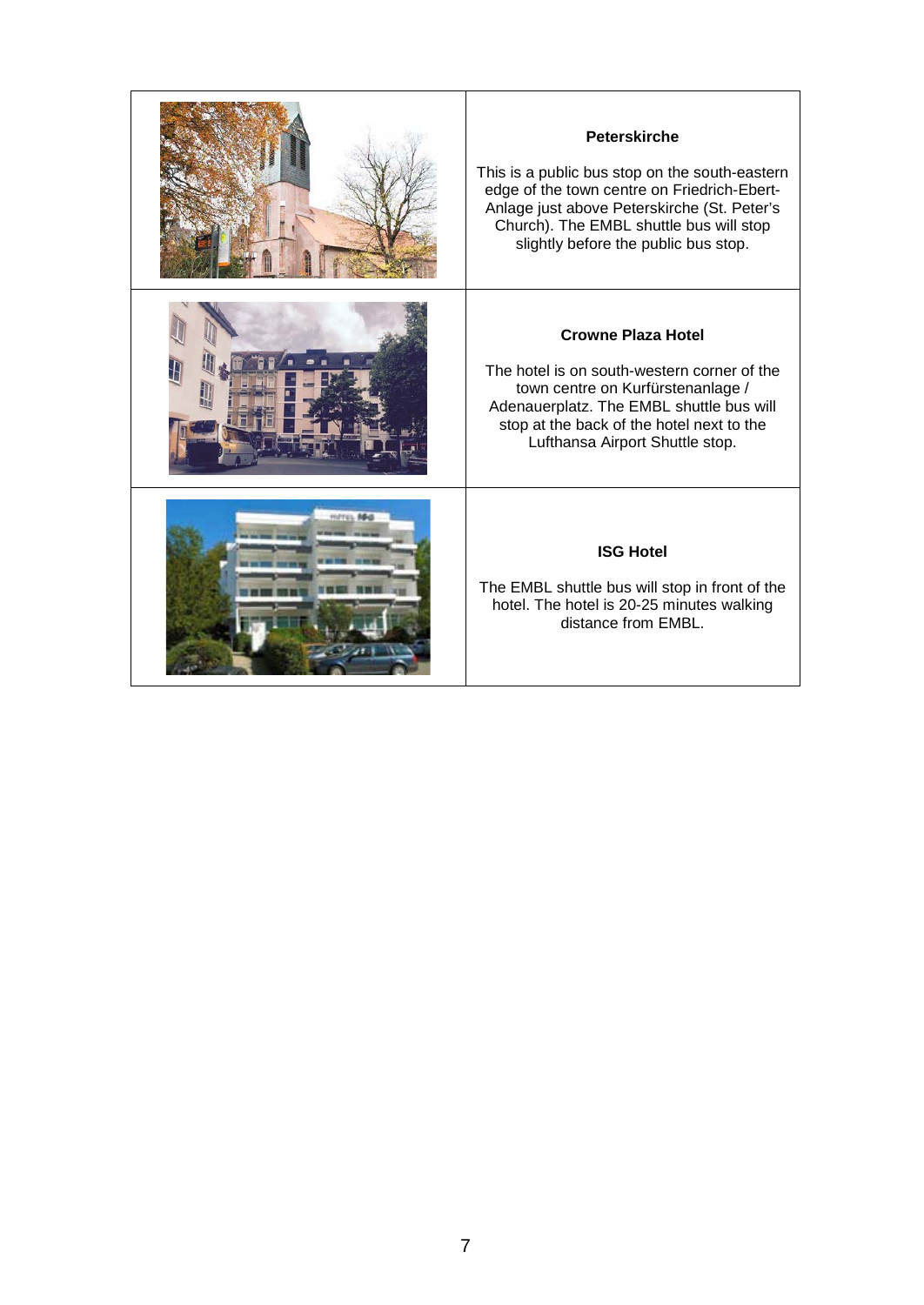# <span id="page-7-0"></span>**PUBLIC BUS**

Bismarckplatz is the main bus and tram stop in Heidelberg city centre. A one way bus fare costs 2.60 EUR to be paid in cash to the bus driver.

### **Bus 39A from Bismarckplatz to EMBL**



| Uhr                   | <b>Montag - Freitag</b> | Uhr             | <b>Samstag</b>  | Uhr | Sonn- und Feiertag |
|-----------------------|-------------------------|-----------------|-----------------|-----|--------------------|
| $34^{\text{B}}$<br>5  |                         | 5               |                 | 5   |                    |
| 35<br>6               |                         | 6               | 09 <sup>A</sup> | 6   | 09 <sup>A</sup>    |
| 35<br>45<br>7         |                         | 7               | 30              | 7   | 30                 |
| 16<br>35<br>8         | 50                      | 8               | 30              | 8   |                    |
| 35<br>05<br>9         |                         | 9               | 30              | 9   |                    |
| 35<br>10              |                         | 10              |                 | 10  |                    |
| 35<br>11              |                         | 11              |                 | 11  |                    |
| 35<br>12              |                         | 12              |                 | 12  |                    |
| 35<br>13              |                         | 13              |                 | 13  |                    |
| 35<br>14              |                         | 14              | 28              | 14  |                    |
| 35<br>15              |                         | 15              | 28              | 15  |                    |
| 15<br>35<br>16        | 55                      | 16              | 28              | 16  |                    |
| 15<br>35<br>17        |                         | 17              | 38              | 17  |                    |
| 35<br>18<br>05        |                         | 18              | 38              | 18  |                    |
| 35<br>19              |                         | 19              | 28              | 19  |                    |
| 21 <sup>c</sup><br>20 |                         | 20 <sub>2</sub> | 28 <sup>A</sup> | 20  |                    |
| 51 <sup>A</sup><br>21 |                         | 21              | 00              | 21  |                    |
| 22                    |                         | 22              |                 | 22  |                    |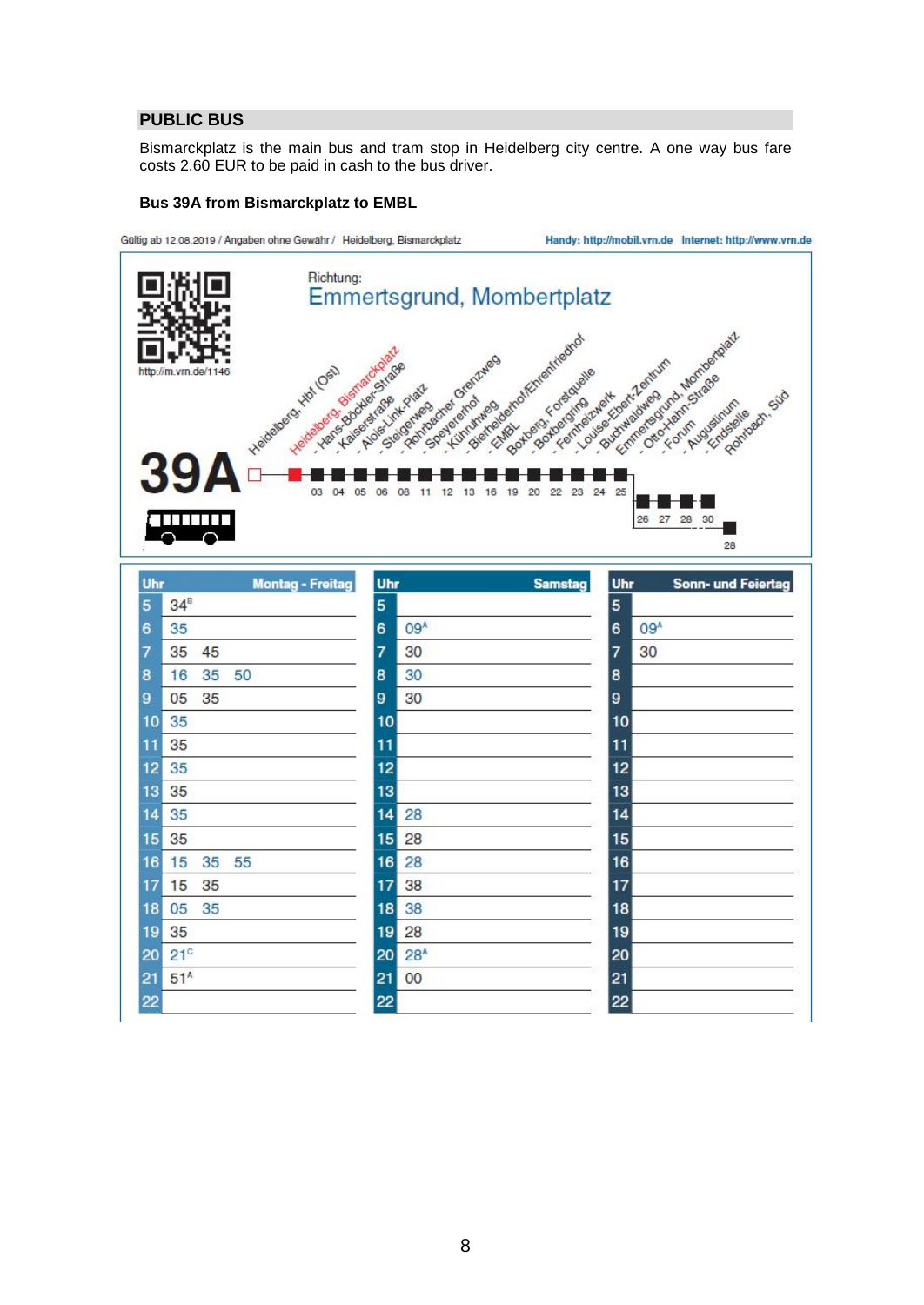### **Bus 39A from EMBL to Bismarckplatz**

Güttig ab 12.08.2019 / Angaben ohne Gewähr / Heldelberg, EMBL

Handy: http://mobil.vrn.de Internet: http://www.vrn.de



| Uhr | <b>Montag - Freitag</b>               | Uhr | <b>Samstag</b> | Uhr     | Sonn- und Feiertag |
|-----|---------------------------------------|-----|----------------|---------|--------------------|
| 5   |                                       | 5   |                | 5       |                    |
| 6   | 17 <sup>B</sup>                       | 6   | 37             | 6<br>37 |                    |
| 7   | 16 <sup>p</sup> 42 <sup>B</sup><br>08 | 7   |                | 7       |                    |
| 8   | 08<br>18<br>49                        | 8   | 03             | 03<br>8 |                    |
| 9   | 23 <sup>A</sup> 38 <sup>B</sup><br>08 | 9   | 03             | 9       |                    |
| 10  | 08                                    | 10  | 03             | 10      |                    |
| 11  | 08                                    | 11  |                | 11      |                    |
| 12  | 08                                    | 12  | 04             | 12      |                    |
| 13  | 08                                    | 13  |                | 13      |                    |
| 14  | 08                                    | 14  |                | 14      |                    |
| 15  | 08                                    | 15  | 01             | 15      |                    |
| 16  | 08<br>28<br>48                        | 16  | 01             | 16      |                    |
| 17  | 47 <sup>A</sup><br>08<br>28           | 17  | 01             | 17      |                    |
| 18  | 37 <sup>A</sup><br>08                 | 18  | 11             | 18      |                    |
| 19  | 08                                    | 19  | 11             | 19      |                    |
| 20  | 07 <sup>A</sup> 34 <sup>A</sup>       | 20  | 01<br>44       | 20      |                    |
| 21  | 27                                    | 21  | 33             | 21      |                    |
| 22  | 07 <sup>A</sup>                       | 22  |                | 22      |                    |

Fahrten ohne Zielangabe verkehren bis Heidelberg, Bismarckplatz C: bedient nicht von Heidelberg, Seegarten bis Heidelberg, Stadtwerke A: bis Heidelberg, Hbf (West)

D: ab Bismarckplatz weiter als Linie 31E Richtung Technologiepark

B: bis Heidelberg, Hbf (Ost)

Rhain-Nackar-Verkehr GmbH, Möhlstr.27, 68165 Mannhaim, www.mv-online.de, 0621/465-4444, Tel.: 0621/465-4444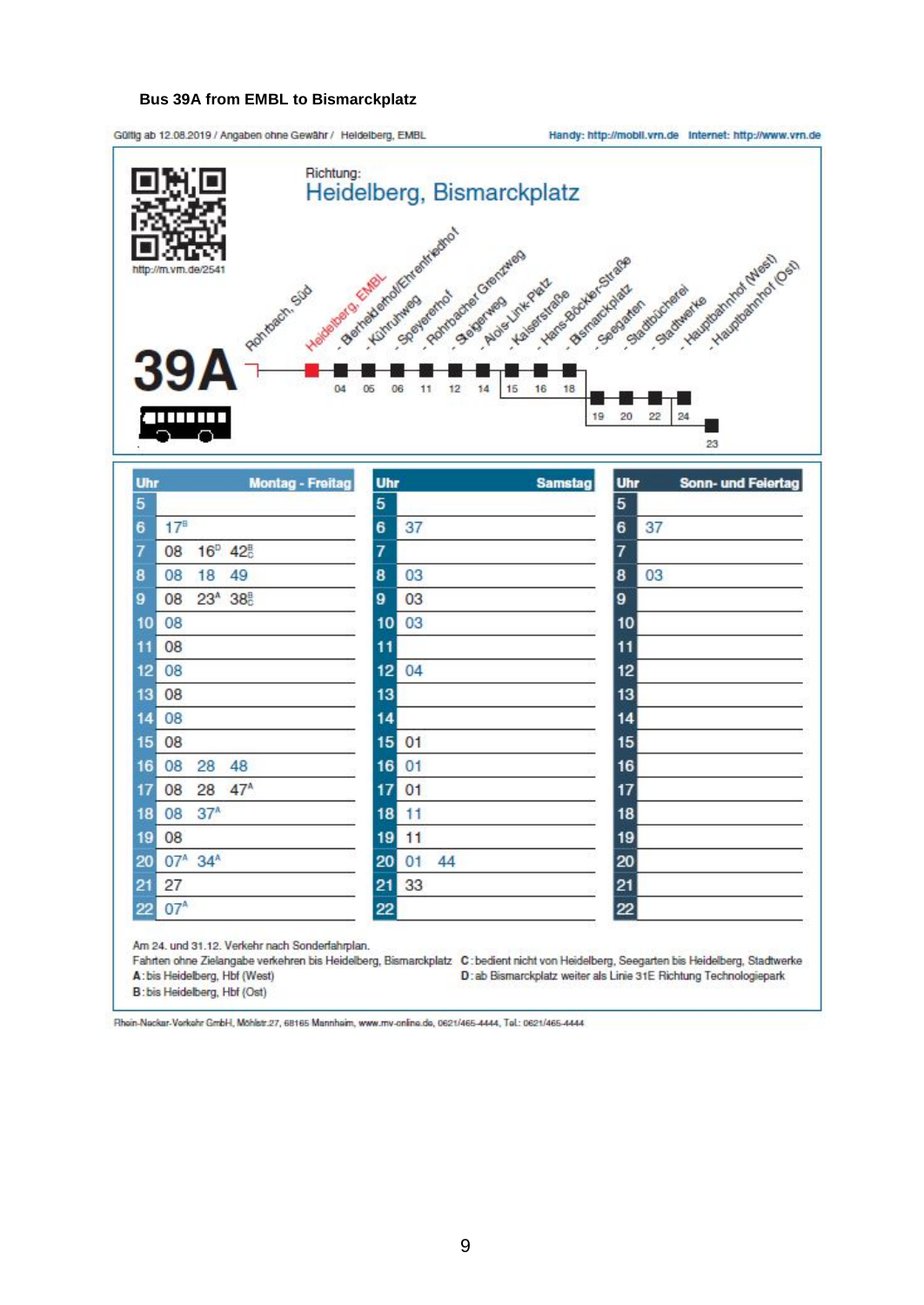# <span id="page-9-0"></span>**TAXI**

Taxis are available from Bismarckplatz and outside Heidelberg main train station or can be ordered from the local taxi company, Taxi Zentrale on +49 (0) 6221 302030. The journey to EMBL from the train station / city centre costs between 15-20 EUR.

#### <span id="page-9-1"></span>**CAR**

EMBL is a 10-15 minute drive from Heidelberg city centre and main station. Free parking is available on the campus. Please use car park P1, located on the left hand side after turning into Meyerhofstrasse.

Address: Meyerhofstrasse 1, 69117 Heidelberg, Germany

### <span id="page-9-2"></span>**TRAIN**

Heidelberg Hauptbahnhof (main train station) is located close to the city centre. There are express services to all countries in Europe as well as regional trains. For train travel times check the Deutsche Bahn (German Rail) website: [http://www.bahn.de/p\\_en/view/index.shtml](http://www.bahn.de/p_en/view/index.shtml)

### <span id="page-9-3"></span>**CONFERENCE SHUTTLE BUS TO FRANKFURT INTERNATIONAL AIRPORT**

A shuttle bus from the EMBL Bus Stop direct to Frankfurt International Airport, Terminal 1 is available for this conference, which is scheduled on:

#### **Wednesday 2 October 2019 at 13:30**

The journey will take approximately 1 hour. Tickets cost 25 EUR each and are available for purchase by cash at the Registration Desk from the second day of the conference.

## <span id="page-9-4"></span>**OTHER AIRPORT TRANSPORT**

#### **Frankfurt Airport Shuttle Bus**

Website:<http://frankfurt-airport-shuttles.de/en/home-2/> Tel: +49 (0) 6152 97690 99 Email: [info@frankfurt-airport-shuttles.de](mailto:info@frankfurt-airport-shuttles.de)

The Lufthansa Airport Shuttle Bus leaves from Frankfurt International Airport, Terminal 1 and arrives in Heidelberg at Crowne Plaza Hotel, Kurfürstenanlage 1–3 (city centre).

After baggage claim proceed to Meeting Point Terminal 1, Arrivals Level B (close to exit B3), where the Meet and Greet staff will welcome and escort you to the shuttle bus. Please follow the signs to the Meeting Point within Terminal 1. Contact Meet & Greet: +49 (0) 1511 62650 37

You do not need to be a Lufthansa passenger in order to use this service. The regular fare is 25 EUR, early booking is recommended as discounts are available for online bookings.

#### **Long distance bus**

Alternatively, long distance buses from various cities and airports to Heidelberg can be booked under [www.busradar.com](http://www.busradar.com/)

#### **Private Taxi Airport Transfers**

The following offer limousine transfer to and from various airports:

#### **A&S Airportservice**

Website: [www.as-airportservice.de](http://www.as-airportservice.de/) Tel: +49 (0) 6229 93 08 55, Mobile: +49 (0) 172 74 48 85 6 Email: [info@as-airportservice.de](mailto:info@as-airportservice.de)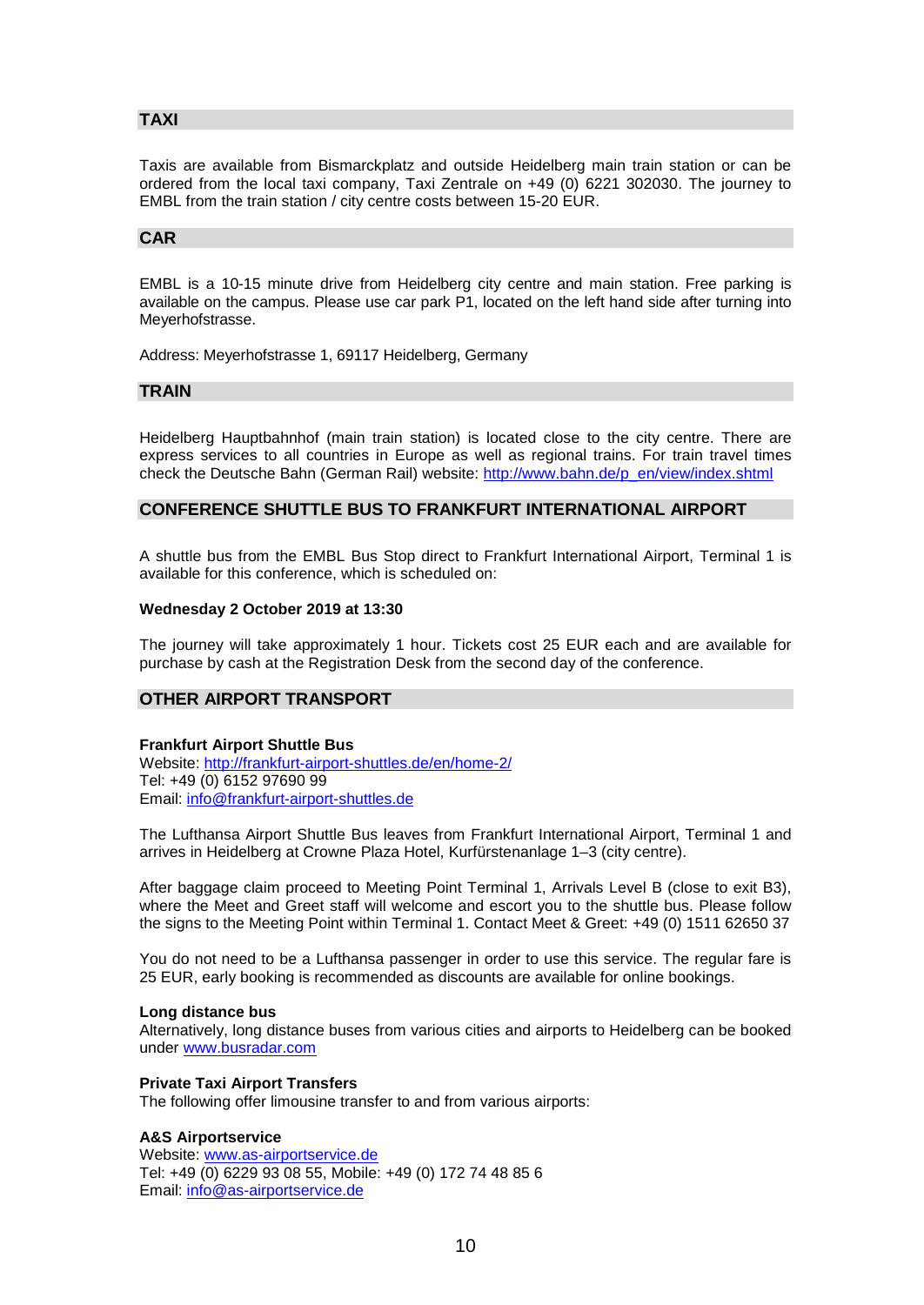**PMJ Fahrservice** Website: [www.pmj-fahrservice.de](http://www.pmj-fahrservice.de/) Tel: +49 (0) 6223 7399020, Mobile: +49 (0) 163 7232348 Email: [info@pmj-fahrservice.de](mailto:info@pmj-fahrservice.de)

## <span id="page-10-0"></span>**POSTER SESSION INFORMATION**

During the conference there will be a permanent poster exhibition with two poster viewing sessions. Poster boards are located on Helix B in the Advanced Training Centre.

**Poster Session 1 (odd numbers) Monday 29 September 2019, 17:00 – 19:00**

**Poster Session 2 (even numbers) Tuesday 1 October 2019, 17:00 – 19:00**

Your poster board number corresponds to your abstract number, which is found in the abstract book.

The sizes of our poster boards are 1.05 m wide x 2.30 m high. Pins for mounting the posters are available on the board. If you need additional pins, please ask at the Registration Desk. Please remember to remove your poster at the end of the meeting, any uncollected posters will be disposed of.

#### **Please refrain from taking photographs of posters and/or slide presentations without prior consent from the poster presenter.**

#### <span id="page-10-1"></span>**INFORMATION FOR SPEAKERS**

All talks will be held in the EMBL Advanced Training Centre Klaus Tschira Auditorium.

Your presentation must be given to the AV technician located in the back of the Auditorium at the beginning of the break prior to your talk. For the morning sessions, our AV technicians will be available 1 hour before the session starts. If your presentation contains movies, please save the movie files and the presentation in one folder (with an indication of order). The file name should be labeled with your name and the date that the file was last modified or created. We ask you to please make sure to keep within your presentation time limit.

Talk times: Invited speakers: 30 min slot – 25 min talk + 5 min Q&A Short talks: 15 min slot – 12 min talk + 3 min Q&A Session Flash talks: 2 mins each

In order to provide our attendees with the best possible experience and to ensure a smooth and efficient handling of audio-visual presentations, all presentations will be delivered from our machines.

You can address our **AV technicians** for help regarding your presentations:





Jan Abda Markus Himburg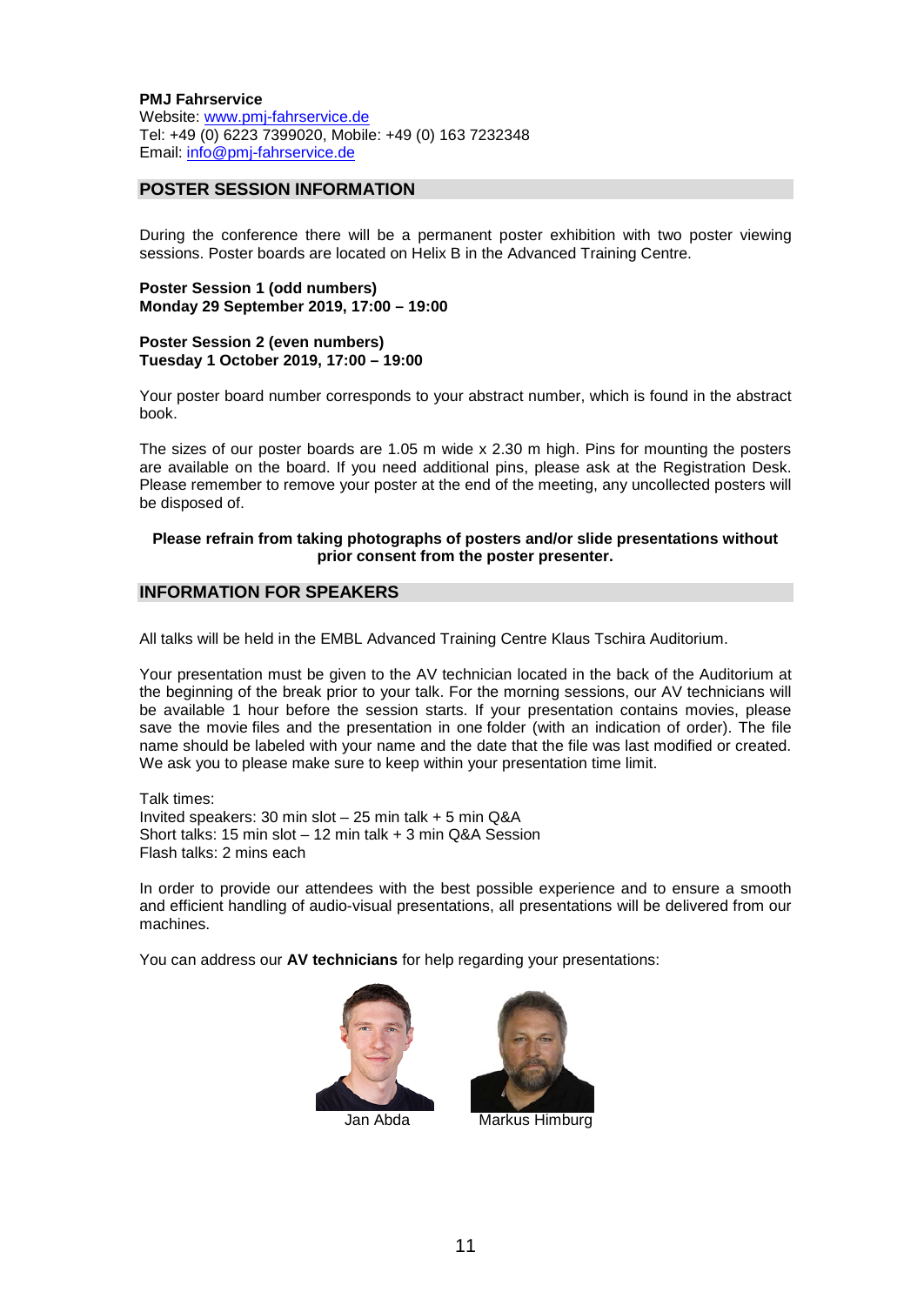## <span id="page-11-0"></span>**CATERING**

All meals and coffee breaks are included in the registration fee. Our catering staff will prepare a wide variety of vegetarian meals, meat and fish dishes, soups, pasta, fresh fruit and vegetables, as well as a variety of desserts.

#### **Please wear your badge at all time when serving yourself.**

#### **No food or drinks are allowed in the Auditorium.**

**Coffee breaks** will take place in the ATC Foyer. **Lunch** will be served in the ATC Foyer. **Dinner** will be served in the EMBL Canteen.

### <span id="page-11-1"></span>**QUESTIONNAIRES AND BADGES**

Help us with the organisation of future conferences by providing your **feedback** on this meeting. Check your inbox when the meeting ends for an email with the link to the short online feedback questionnaire, please take a moment to complete it.

We strive to be **green**, help us achieve this goal by returning the reusable **plastic holder of your badge** at the end of the conference to the Registration Desk.

### <span id="page-11-2"></span>**LUGGAGE**

There are coin-operated lockers available on-site to store your luggage, which require a 2 EUR coin deposit to operate. A luggage storage room is also located on the E0 Floor, which is free to use but remains unlocked during the conference.

## <span id="page-11-3"></span>**CHARGING LOCKERS**

There are coin-operated lockers available next to the stairs leading down into the Auditorium, which also require a 2 EUR coin deposit to operate. You will find some of them equipped with sockets to charge your laptop and mobile devices.

#### <span id="page-11-4"></span>**NURSING ROOM**

There is a nursing room available in the ATC Rooftop Lounge on level A29.

## <span id="page-11-5"></span>**ROOM FOR PRAYER, MEDITATION AND YOGA**

Available room for prayer, mediation and yoga located on level E0 behind the Auditorium. Please be respectful of other participants using the room.

## <span id="page-11-6"></span>**PHOTOGRAPHY**

During the conference an EMBL Photographer may be taking photographs. If you would not like to appear in these, please inform the photographer or a member of the Course and Conference Office.

## <span id="page-11-7"></span>**EMBL MERCHANDISE**

EMBL Merchandise is available for purchase during weekdays. If you are interested in purchasing an EMBL souvenir (products presented in the glass display in the registration area), please ask at the Registration Desk for more information.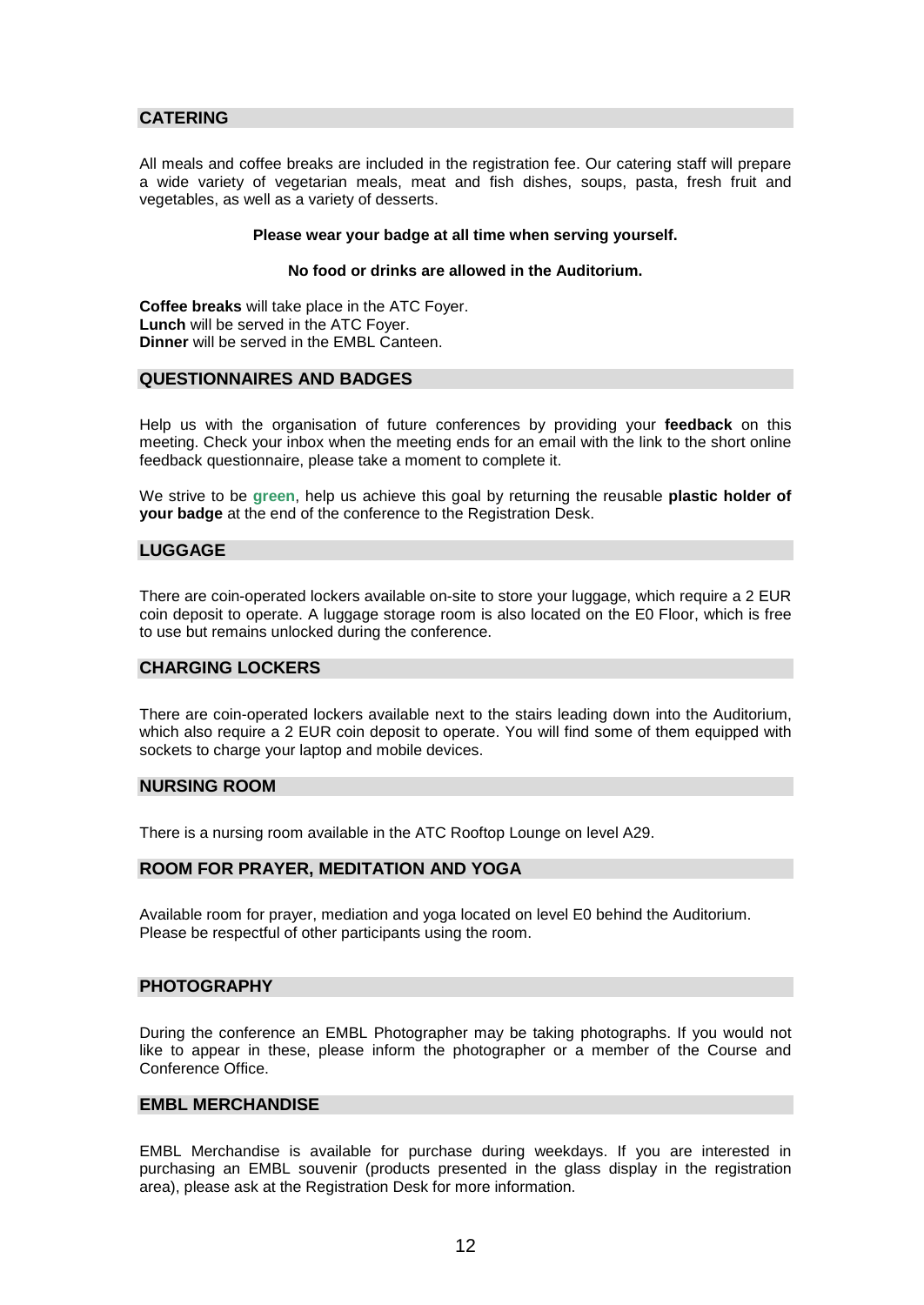## <span id="page-12-0"></span>**USEFUL TELEPHONE NUMBERS**

#### **Internal Numbers:**

EMBL Advanced Training Centre Registration Desk 8752<br>Course and Conference Office 8796 8797 Course and Conference Office Switchboard / Security 8100

Below are the most important emergency service phone numbers for Heidelberg. Police: 110 Ambulance and fire brigade: 112

If you become ill during the event, please notify the Conference Officer(s) at the Registration Desk immediately.

### <span id="page-12-1"></span>**CONFERENCE TELEPHONE AND INTERNET**

The conference **telephone number** where you can be reached or where messages can be left for you is: +49 (0) 6221 387 8752.

**Wi-Fi** is available everywhere on the premises, no password required, just log on as ATC Guest. The **eduroam** – secure, world-wide roaming access service developed for the international research and education community – network is also available.

## <span id="page-12-2"></span>**TIME**

Germany operates on Central European time (CET), which means that the country is 6 hours ahead of eastern standard time (EST) in the United States and 1 hour ahead of Greenwich mean time (GMT). Summer daylight saving time begins in Germany in April and ends in October. Always check if you are traveling during these periods, especially if you need to catch a plane.

#### <span id="page-12-3"></span>**POSTAL SERVICE**

Post offices are normally open Monday to Friday, 8.00-18.00 and Saturday 8.00-13.00. Sending a letter within Germany costs 0.70 EUR and 0.45 EUR for a postcard. To send a letter within or outside Europe, you will have to pay 0.90 EUR (postcard or letter) or 1.50 EUR for a heavier letter (up to 50 grams). More information can be found on the pages of Deutsche Post: [https://www.deutschepost.de/en/b/brief\\_postkarte.html](https://www.deutschepost.de/en/b/brief_postkarte.html)

## <span id="page-12-4"></span>**LOST AND FOUND**

"Lost and Found" items are kept at the Registration Desk and sometimes are also kept at Reception in the Main building.

## <span id="page-12-5"></span>**ELECTRICITY**

In most places the electricity is 220 volts AC (50 cycles). An adaptor and a plug that fits the German socket may be needed for your laptop and mobile devices (i.e. American, Japanese, etc.).

A USB charging station for electronic devices is available at the Registration Desk.

### <span id="page-12-6"></span>**PRINTING**

We can help with printing your boarding pass / train ticket. Please send them to [events@embl.de](mailto:events@embl.de) Alternatively our printer is able to print from USB stick. Please come visit us at the Registation Desk.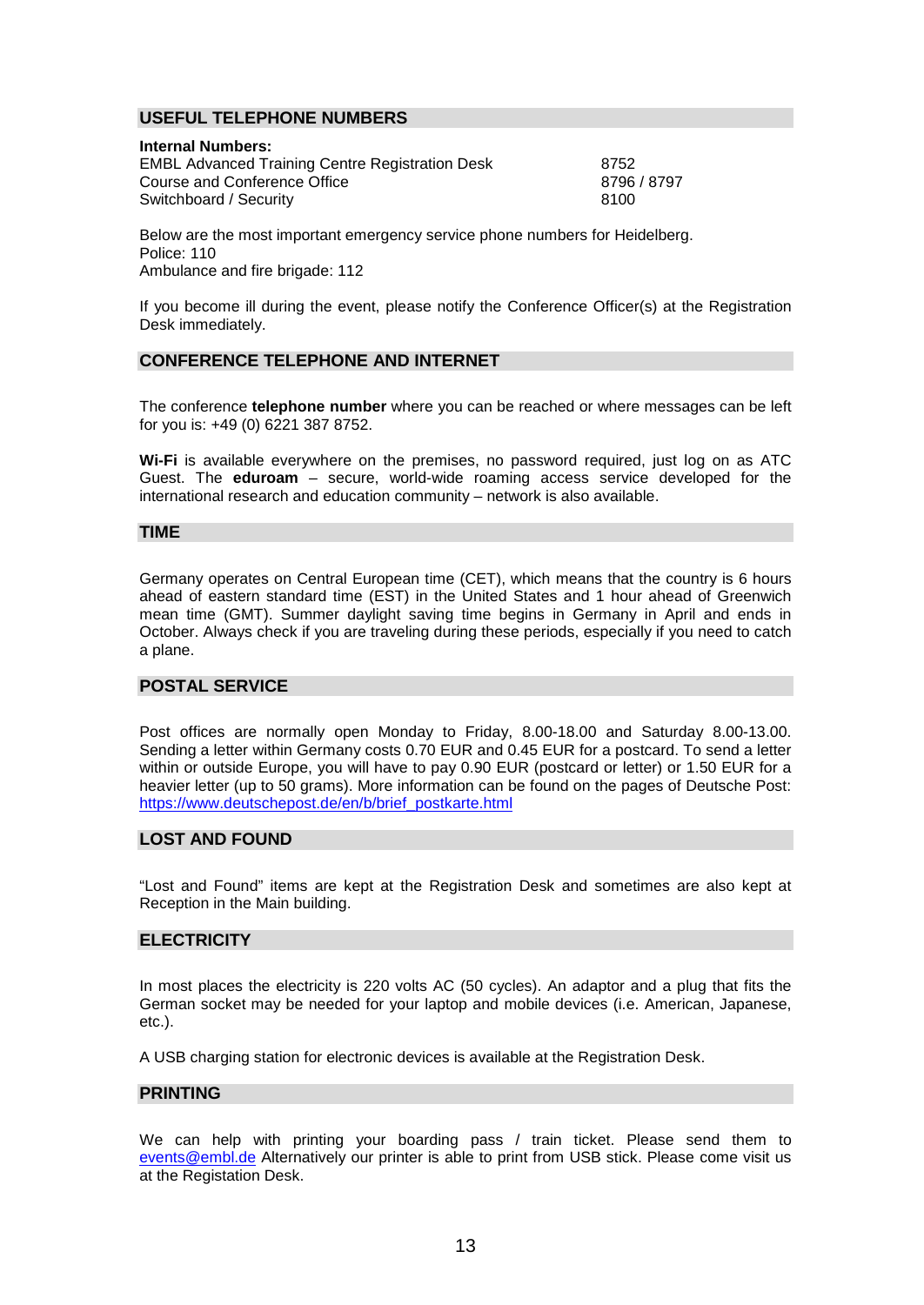## <span id="page-13-0"></span>**SIGHTSEEING**

A variety of activities in Heidelberg can be found in this website: <http://www.heidelberg-marketing.com/>

## <span id="page-13-1"></span>**CONTACT: CONFERENCE OFFICER**

Should you have any further questions please contact the Conference Officer at the Registration Desk. There will be a member from the Conference Office at the Registration Desk throughout the entire conference who would be more than happy to be of assistance.



**Lisa Trinh** European Molecular Biology Laboratory Meyerhofstrasse 1, 69117 Heidelberg, Germany Tel: +49 (0)6221 387 8796 Fax: +49 (0)6221 387 8158 Email: [lisa.trinh@embl.de](mailto:lisa.trinh@embl.de)

#### **For sponsor and exhibit enquiries:**



**Assol Rustamova** European Molecular Biology Laboratory Meyerhofstr. 1, 69117 Heidelberg Tel: +49 (0) 6221 387 8790 Fax:+49 (0) 6221 387 8158 Email: [assol.rustamova@embl.de](mailto:assol.rustamova@embl.de)